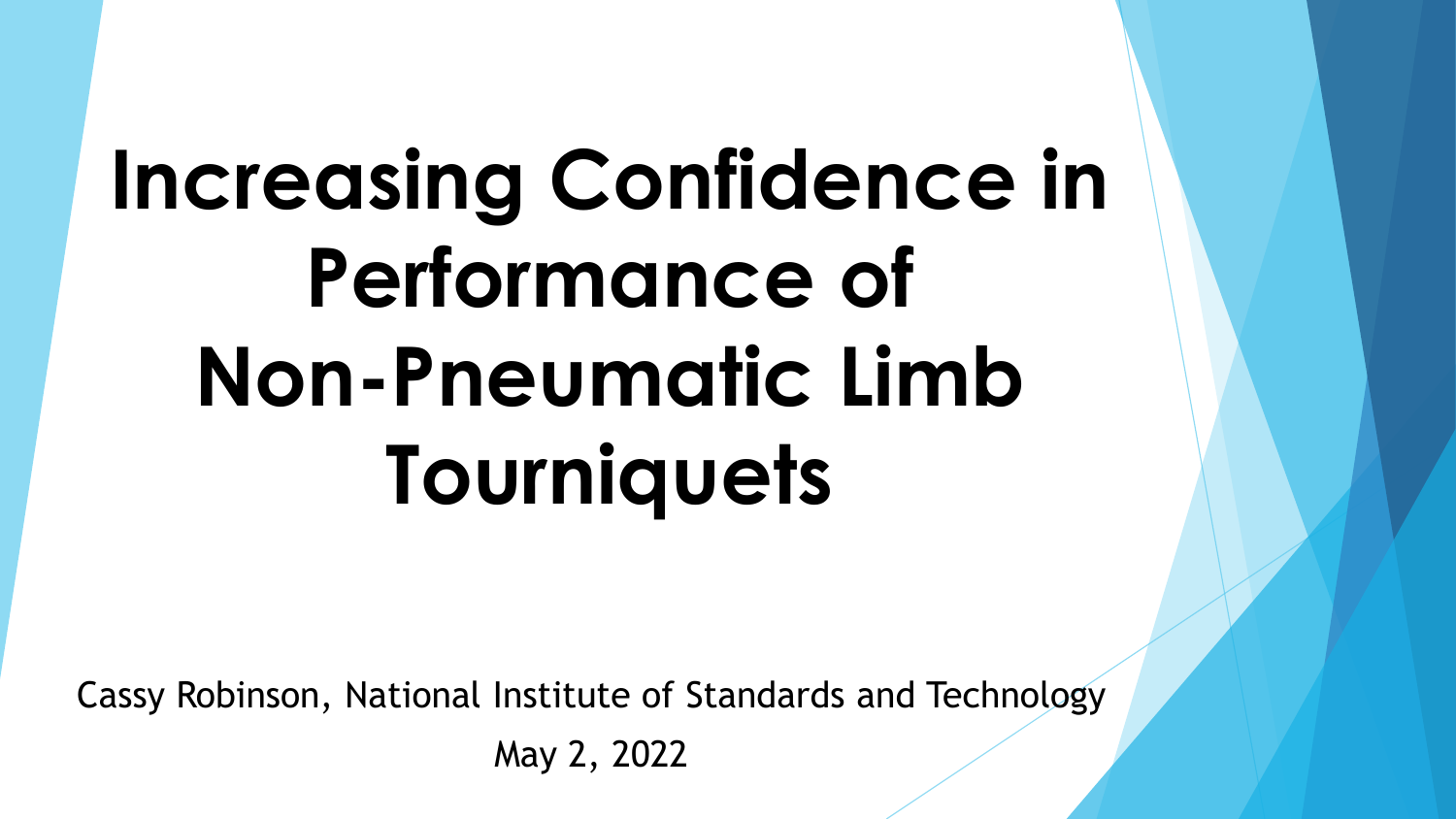### Nonpneumatic Tourniquet Examples



(a) Strap and windlass (Source: www.scorpionsurvival.com)



(b) Elastic Source: www.medtree.co.uk



Certain commercial products, organizations and websites are identified. Such identification is not intended to imply recommendation or endorsement by NIST nor is it intended to imply that the products or organizations identified are necessarily the best available for the purpose.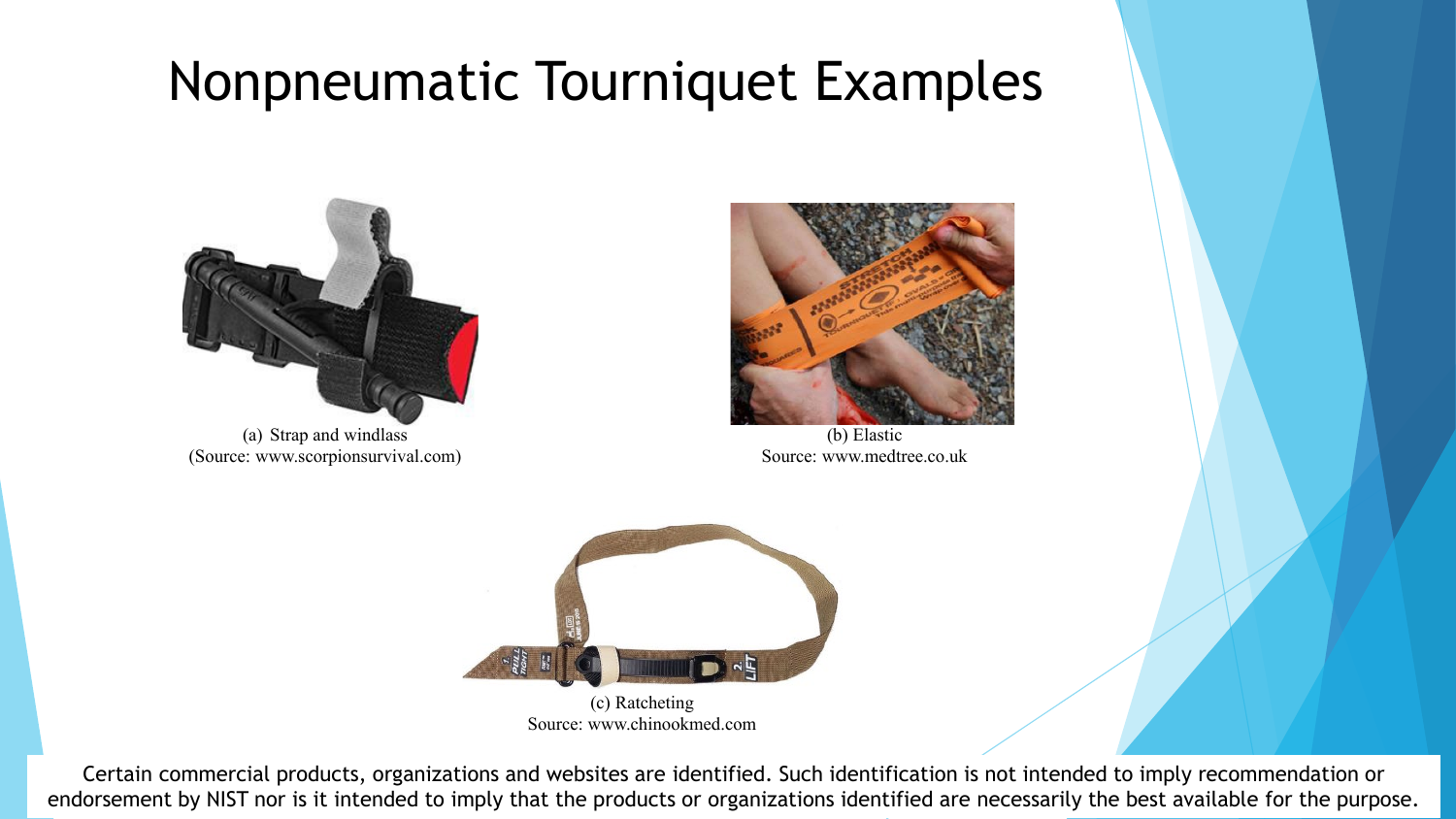# Why a Tourniquet Standard?

- Uncontrolled hemorrhage is the single most preventable cause of death after traumatic injury (Hegvik, JR, et al. J Am Coll Surg 2017)
- Public safety personnel now carry or have access to nonpneumatic limb tourniquets
- Increasing demand has incentivized companies to produce and sell tourniquets with little or no efficacy testing
- Reported incidents of tourniquets failing when used
- Reports of counterfeit tourniquets being sold
- End users identified the need for a standard



Source: www.post-gazette.com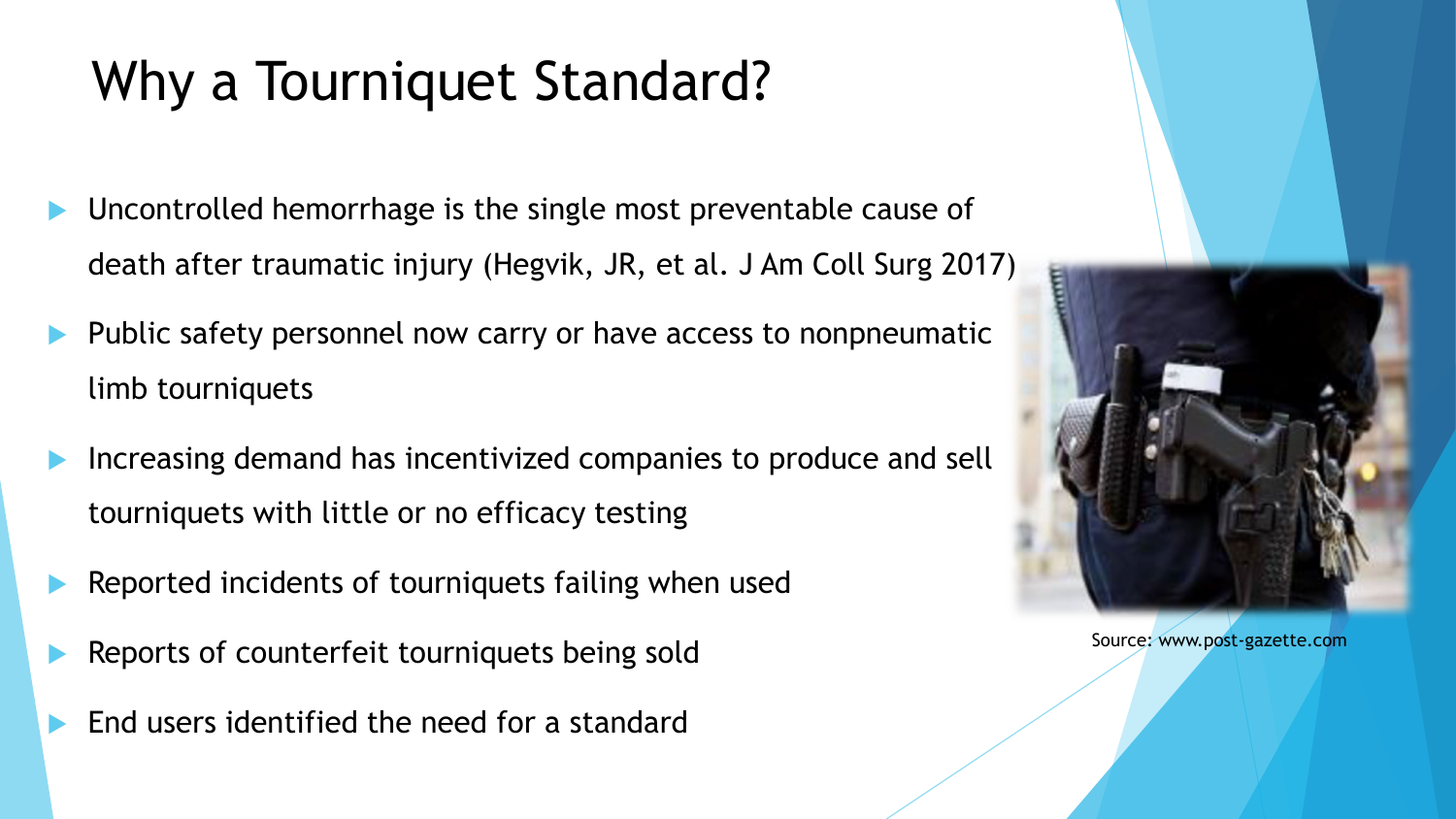### Addressing the Need

**ASTM E54 Committee on Homeland Security Applications** 

ASTM task group kickoff in January 2017

**Task group members include end users, manufacturers, testing** and certification experts, researchers, Red Cross, federal

agency personnel, stakeholder organizations

Starting point: understanding end user needs and requirements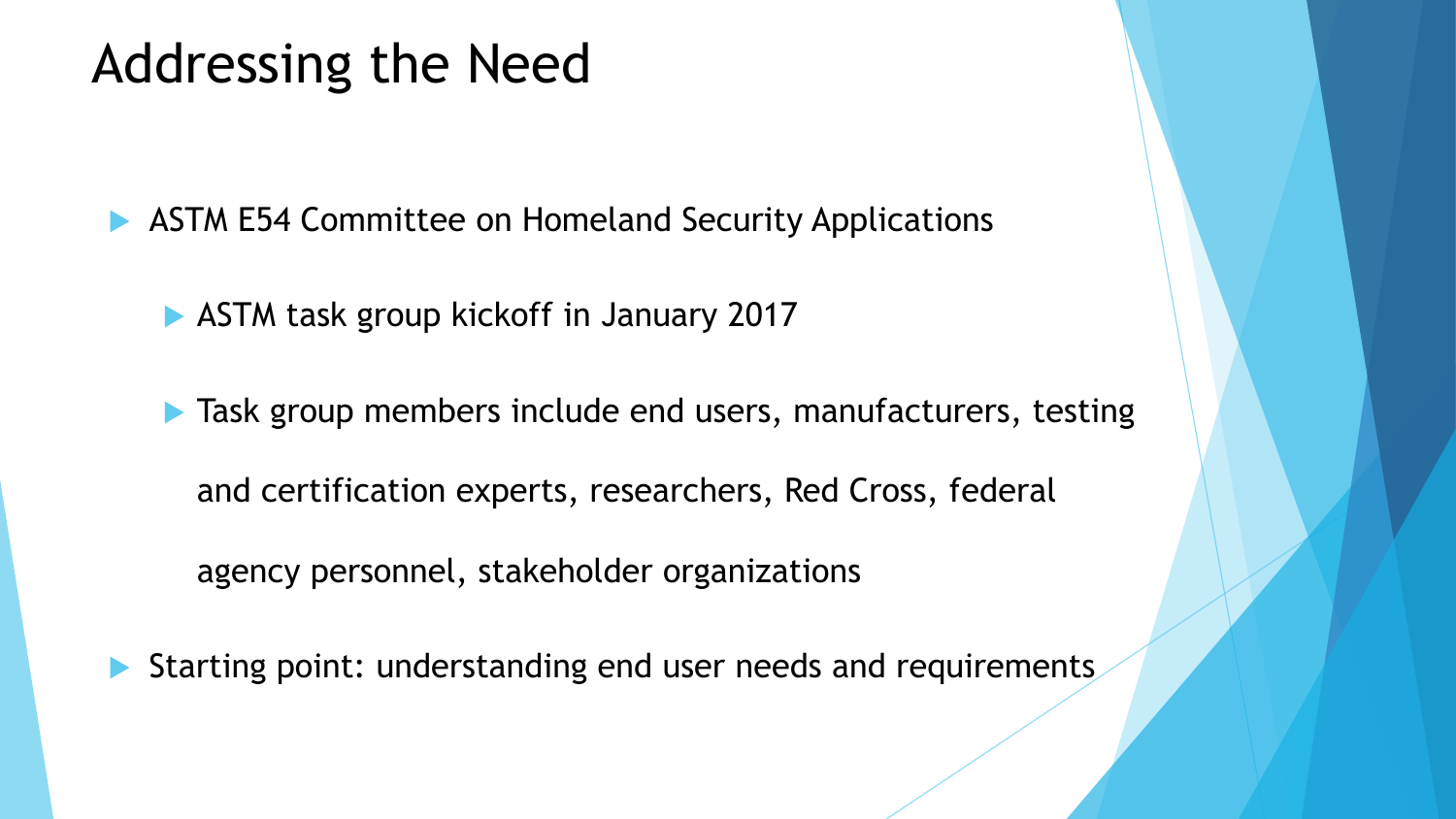## End User Requirements

|  | <b>Performance Requirements</b>                                                                                         | <b>Application Criteria</b>                      |
|--|-------------------------------------------------------------------------------------------------------------------------|--------------------------------------------------|
|  | • Complete occlusion of arterial blood<br>flow in arm or leg without slipping or<br>loosening of the applied tourniquet | • Capable of easy release and re-<br>application |
|  |                                                                                                                         | • Application time $\leq 60$ seconds             |
|  |                                                                                                                         | Simplicity and ease of application in the        |
|  | • Sizing to accommodate adults or                                                                                       | tactical environment                             |
|  | children                                                                                                                | Minimal familiarization required for             |
|  | Durability under typical storage and use                                                                                | correct application                              |
|  | conditions                                                                                                              | One-handed self application                      |

• Application on an entrapped limb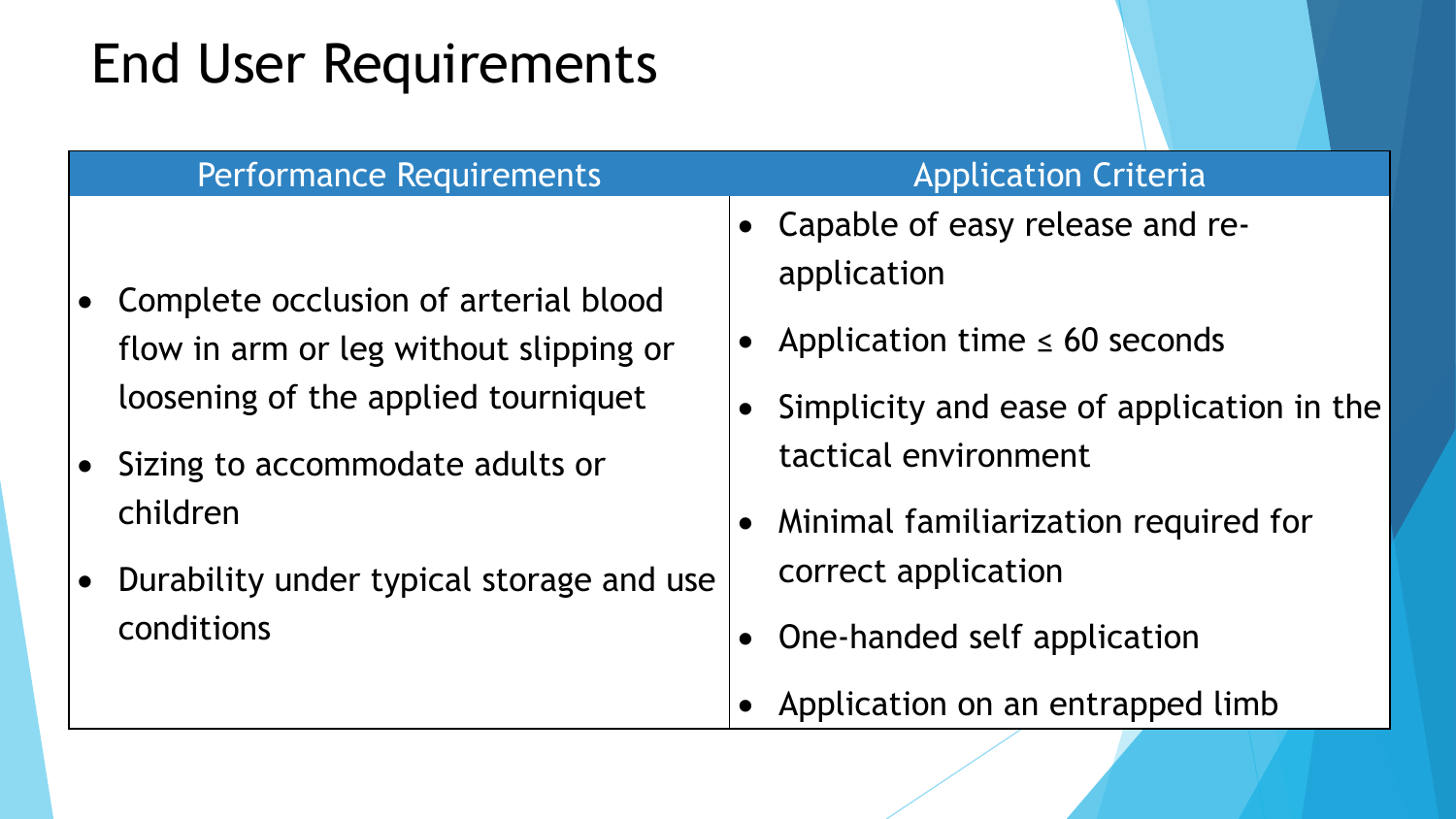## Setting Occlusion Pressure

- Research by Dr. Piper Wall
- $\blacktriangleright$  Testing using 1  $\frac{1}{2}$  inch wide non -elastic ratchet

tourniquet



Source: www.thetacticalmedic.com/

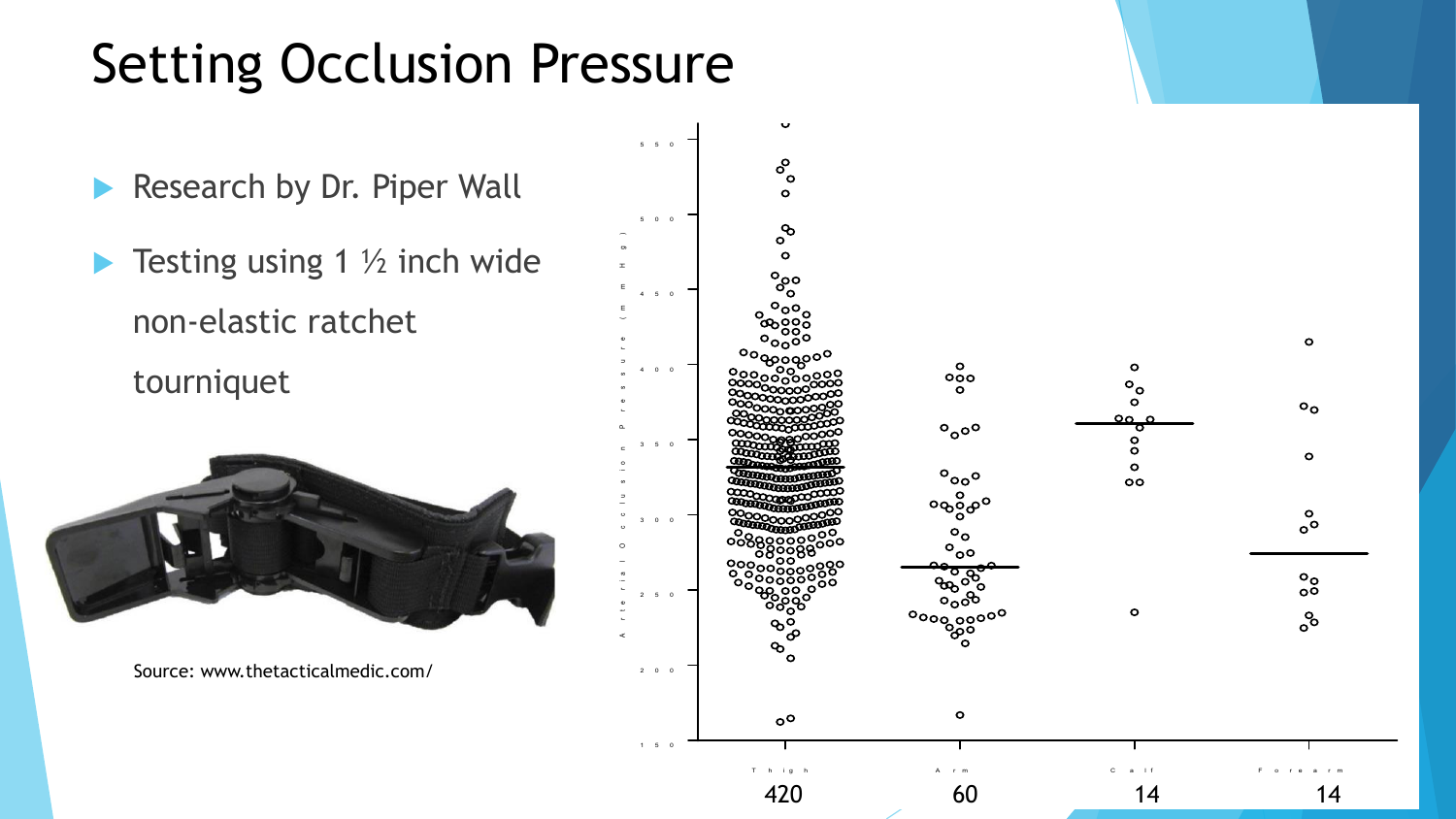## Setting Occlusion Pressure (Continued)

**Maximum maintainable pressure recommendation for 1 ½ inch wide nonelastic strap tourniquets = 505 mm Hg** 

- Numbers used for pressure recommendation
	- $\blacktriangleright$  95<sup>th</sup> percentile for thigh completion pressure: 428 mm Hg
	- $\blacktriangleright$  5<sup>th</sup> percentile for thigh pressure increase from occlusion to completion pressure: 35 mm Hg
	- **High side maximal pressure loss not related to muscle tension** change: 87 mm Hg
	- Average pressure increase during transportation: 25 mm Hg
- $\blacktriangleright$  428 35 + 87 + 25 = 505 mm Hg to reach and maintain thigh arterial occlusion for most adults from tourniquet application to ER arrival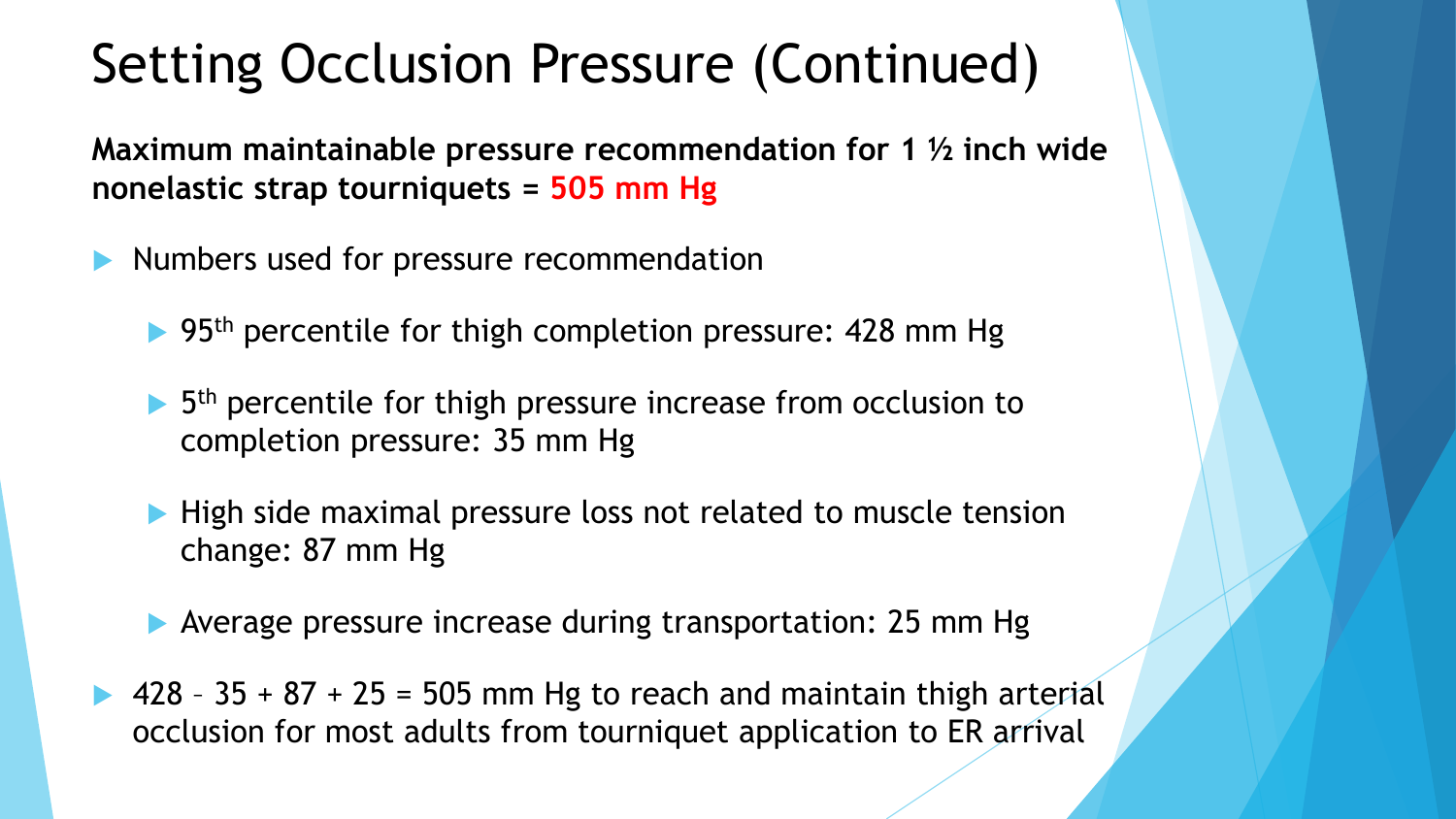## Sizing to Accommodate Child or Adult

- Attempting to accommodate all limb sizes within in the US population was not practical
- Reasonable size range (minimum and maximum) selected based on review of ASTM standards baselining body measurements in apparel for children, youth, and adult males and females:
	- **Minimum circumference of 6.125 inches,** based on a school-age girl's mid-arm
	- **Maximum circumference of 27.75 inches,** based on an adult male's mid-thigh circumference

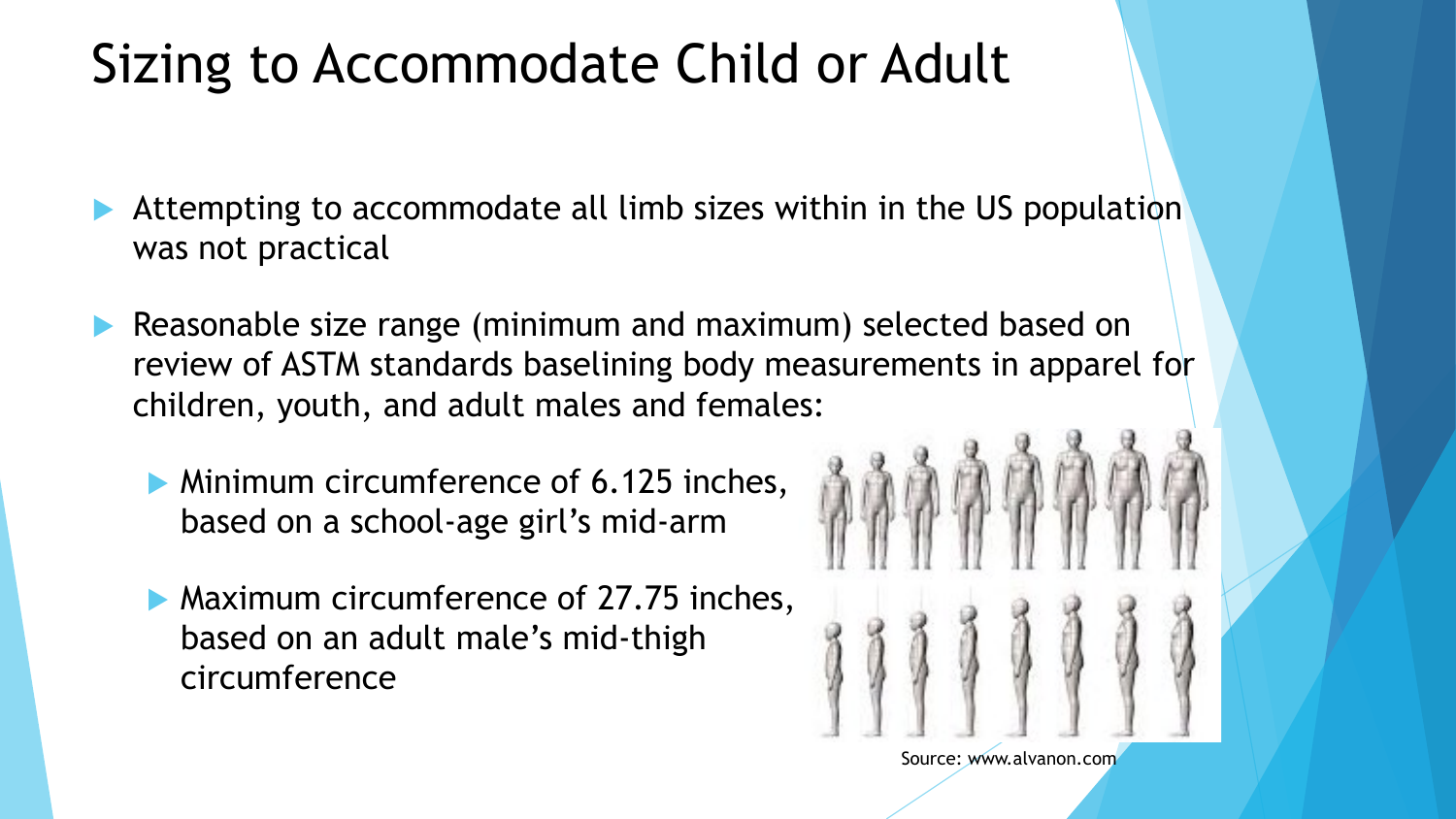# Durability Requirements: Conditioning Prior to Testing

**Tourniquets must be able to survive expected storage or application** conditions

| <b>Test</b><br>Item | Number of<br><b>Replicates</b> | <b>Conditioning Procedures</b>                                  |  |
|---------------------|--------------------------------|-----------------------------------------------------------------|--|
|                     |                                | Controlled ambient conditions for at least 12 hours             |  |
| $\overline{2}$      |                                | High Temperature (method 501.6, procedure I)                    |  |
| $\overline{3}$      |                                | Low Temperature (method 502.6, procedure I)                     |  |
| $\overline{4}$      |                                | Solar (method 505.6, procedure II)                              |  |
| 5                   |                                | Fully submersed in simulated blood for 15 minutes + 30 seconds  |  |
| 6                   |                                | Sand and Dust (method 510.6, procedures I and II)               |  |
|                     |                                | Mil Std 810G, 509.6 salt fog                                    |  |
|                     | Marine-grade only              |                                                                 |  |
| 8                   |                                | ASTM G155, Practice for Operating Xenon Arc Light Apparatus for |  |
|                     | Marine-grade only              | <b>Exposure of Non-Metallic Materials</b>                       |  |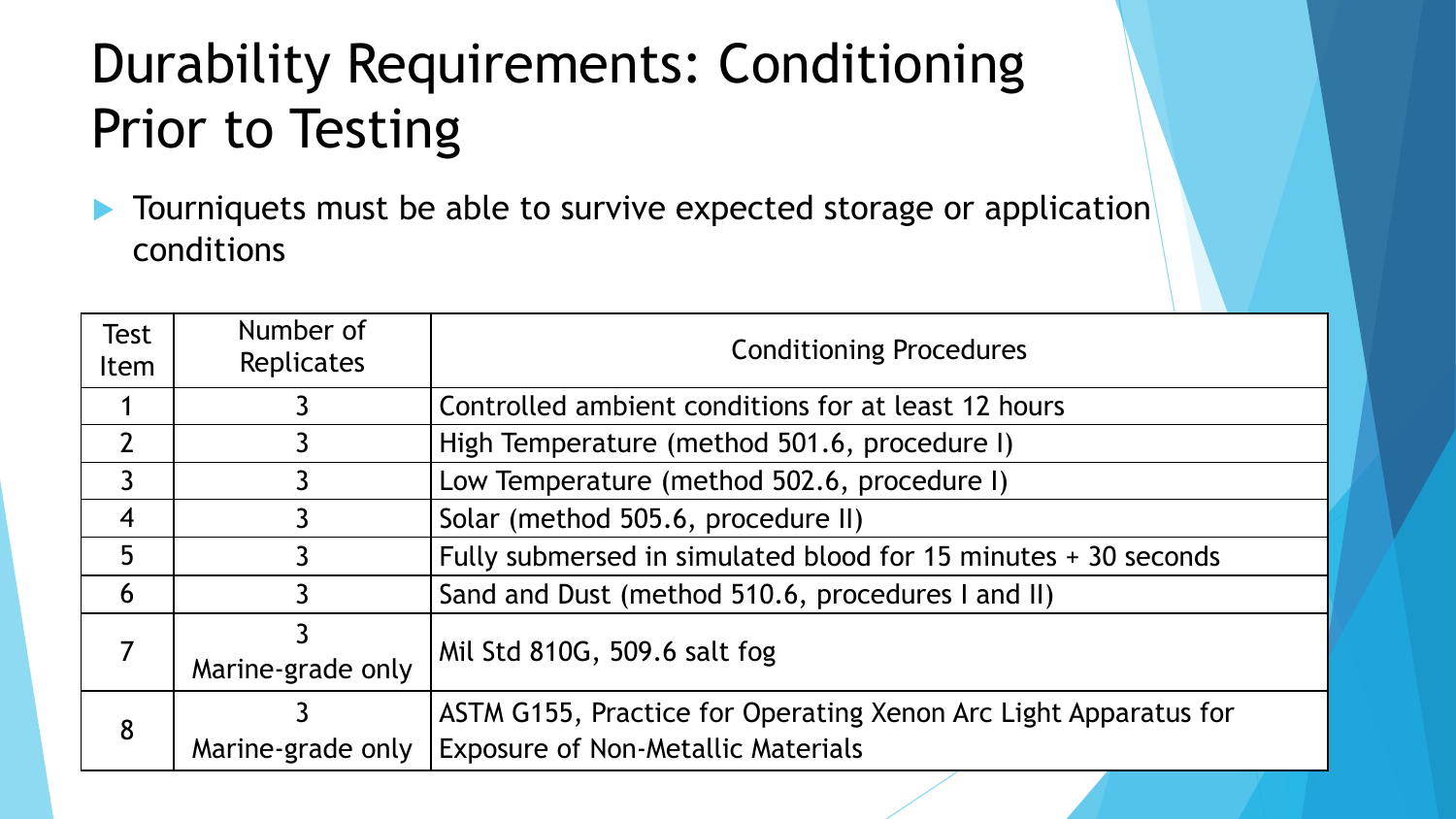# Test Fixture: Considering Options

- Human: Not feasible
- Surrogates:

| <b>HapMed Instrumented Trainer</b>                                                                         | <b>SynDaver Synthetic Human</b>                                                                      |
|------------------------------------------------------------------------------------------------------------|------------------------------------------------------------------------------------------------------|
|                                                                                                            |                                                                                                      |
| Cons:<br>Intended use is training, not testing<br>Cannot be calibrated<br>• Not able to achieve size range | Cons:<br>Cost-prohibitive for this purpose<br>Cannot be calibrated<br>Not able to achieve size range |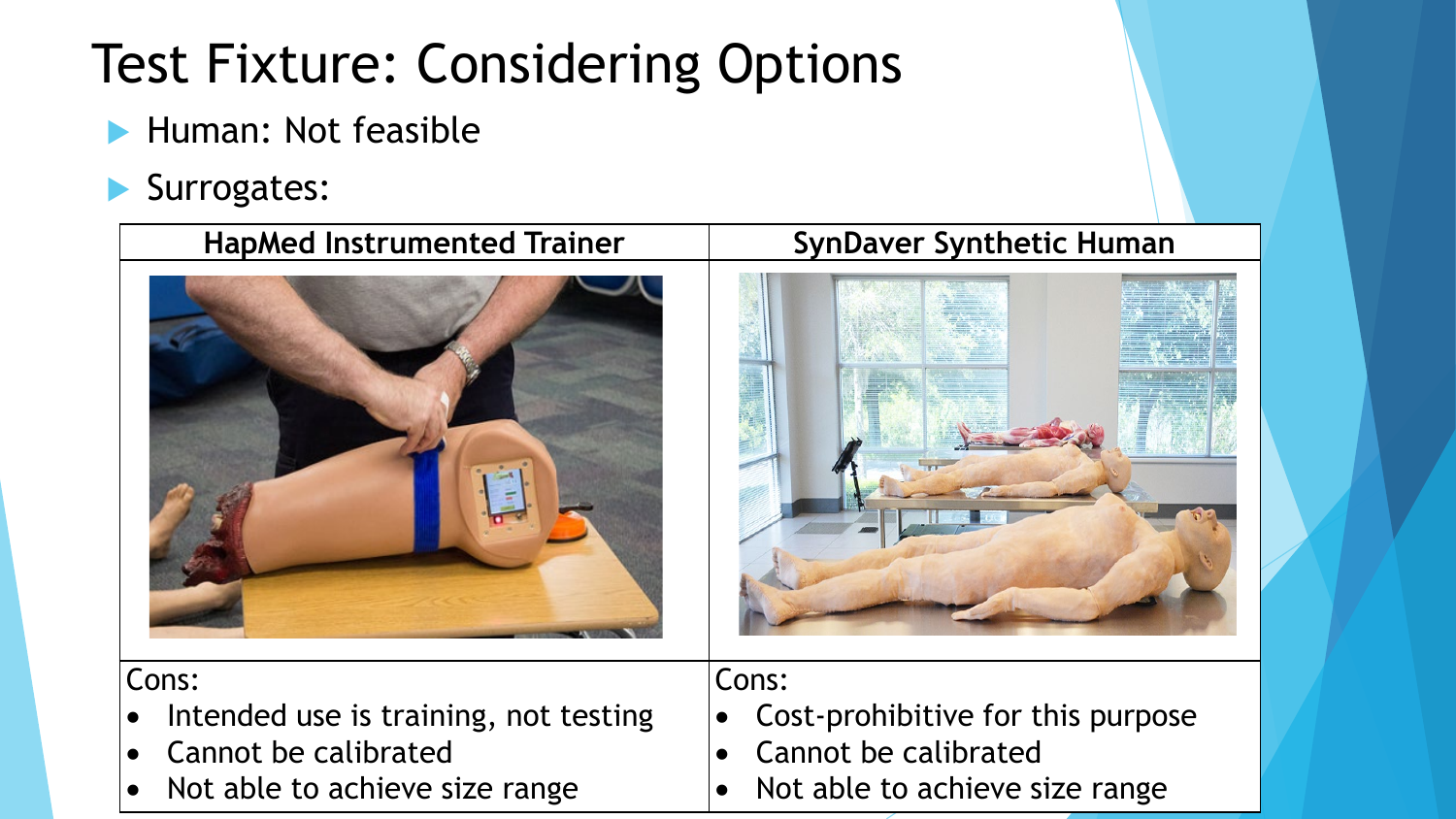## Test Fixture: Developing New Fixture

Test fixture requirements:

- 1. Must not leak any fluid medium
- 2. Must return to its original shape when the tourniquet is removed
- 3. Must be capable of measuring occlusion pressures from 200 mmHg to 600 mmHg
- 4. Must be capable of being calibrated to ensure accurate test results
- 5. Must be capable of accepting/testing tourniquets covered in simulated blood or tourniquets at temperatures between -51°C (-60°F) and 71°C  $(160°F)$
- 6. Must be independent of the strap width
- 7. Must be capable of being fabricated in two extreme sizes for simulating limb circumferences of 6.125 in to 27.75 in, respectively

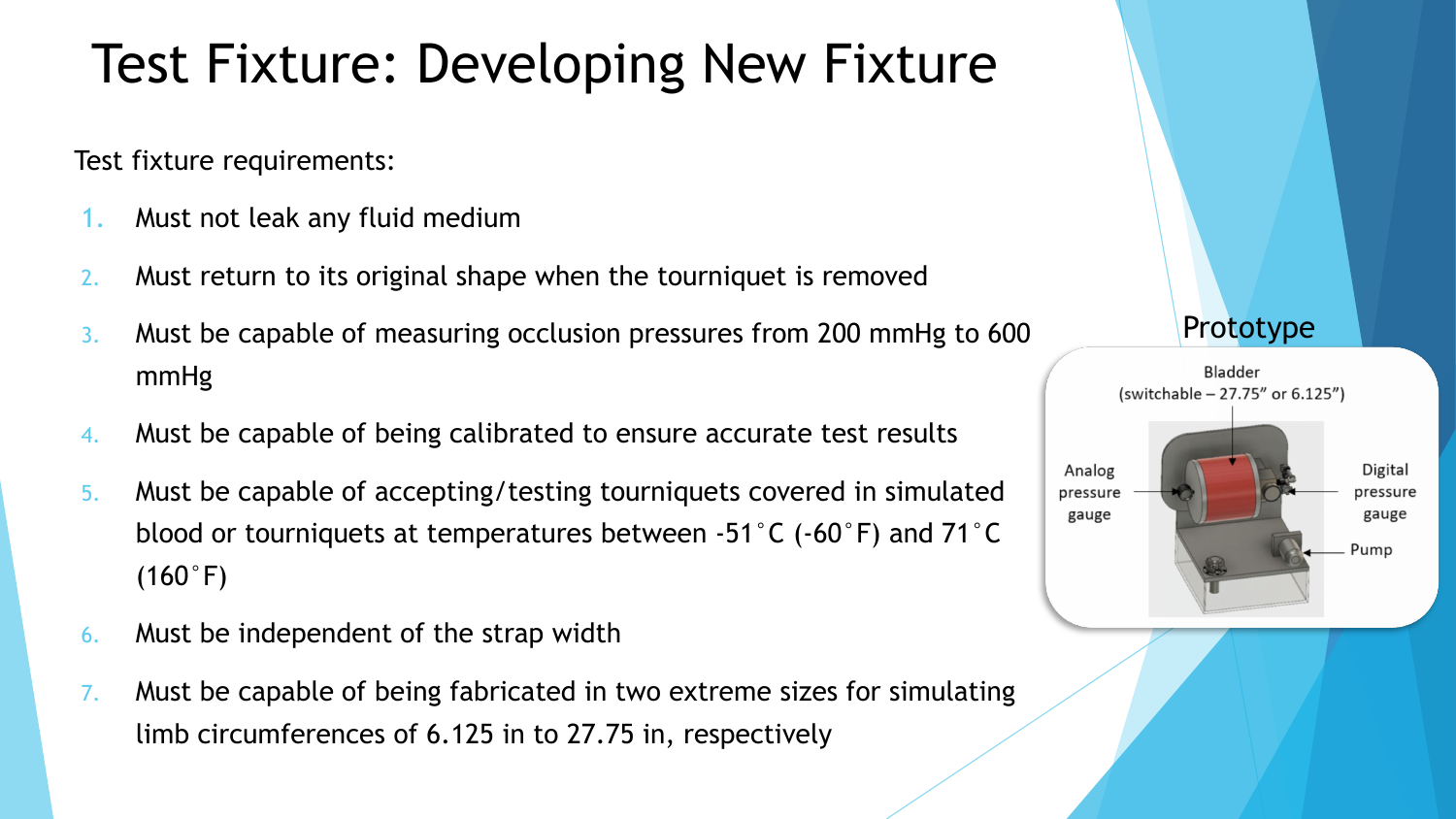## Test Fixture: Developing New Fixture (Continued)

- Task Group had no funding to develop new fixture
- Irregular Warfare Technical Support Directorate agreed to fund development
	- **Posted Broad Agency Announcement in January 2019 and 2021**
	- ▶ Vendor selected in March 2022
	- **Development has begun**
	- ▶ Expected completion of 3 prototypes in November 2022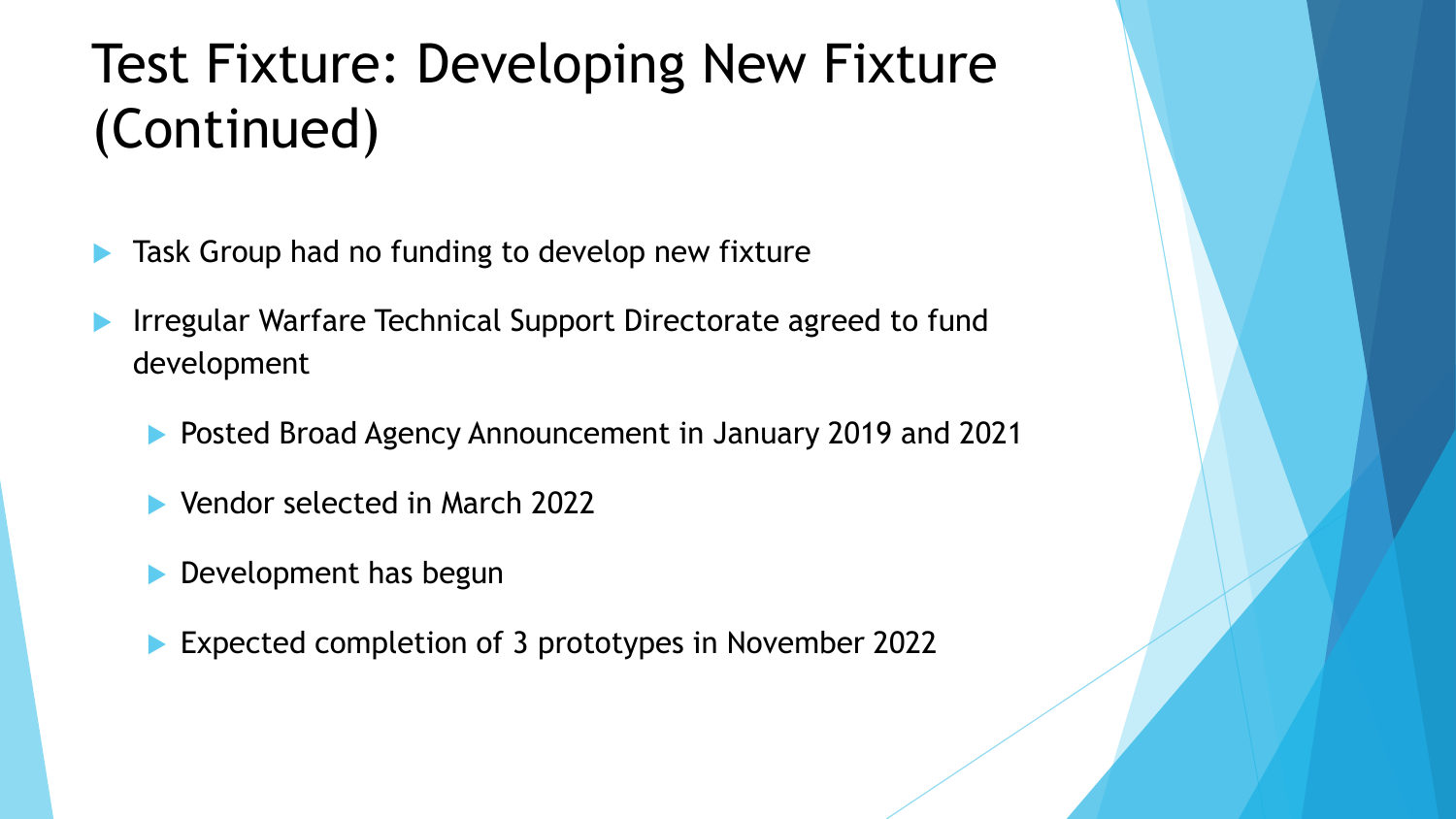## Test Method Development: 2 Tests

- Test for application, achieving and maintaining max pressure for specified time
	- $\blacktriangleright$  Pre-condition tourniquets
	- Apply to test fixture, small circumference
	- Measure pressure while applied for 5 minutes
	- Repeat using large circumference test fixture
- Test for one-handed operation
	- Applies to tourniquets for which one-handed operation is claimed by the manufacturer



Source: www.emsworld.com



Source: www.amazon.co.uk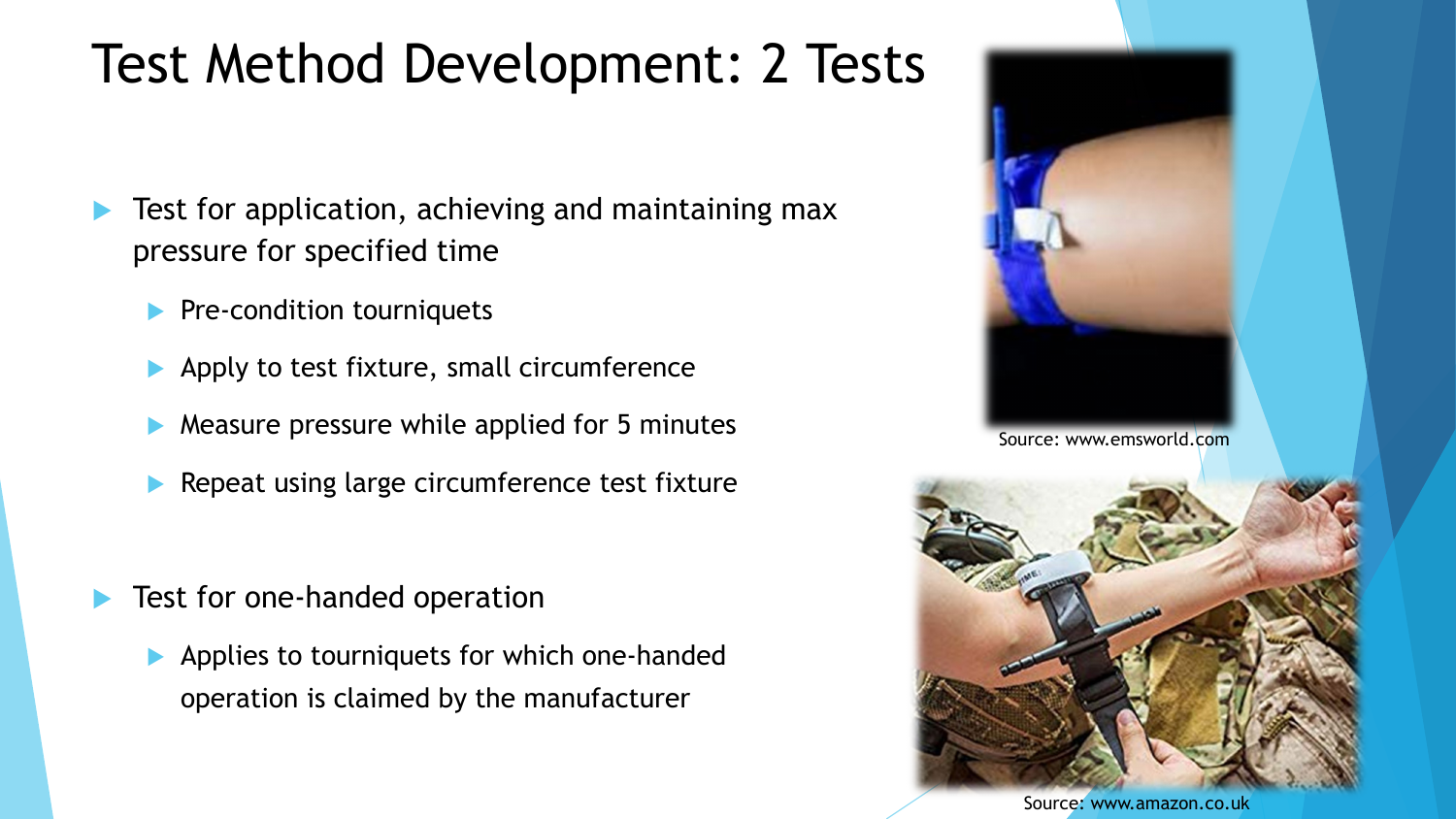

| <b>Target Date</b>   | <b>Activity</b>                                                                    |
|----------------------|------------------------------------------------------------------------------------|
| April 2022           | Begin test fixture development                                                     |
| <b>June 2022</b>     | Re-engage task group to:                                                           |
|                      | Complete test methods<br>$\bullet$                                                 |
|                      | Draft specification (performance requirements)<br>$\bullet$                        |
|                      | • Consider verification program                                                    |
| November 2022        | Complete test fixture development and validation                                   |
| December 2022        | Complete development of test methods and<br>specification and submit for balloting |
| January - March 2023 | <b>Balloting process</b>                                                           |
| April - May 2023     | <b>Publish standards</b>                                                           |